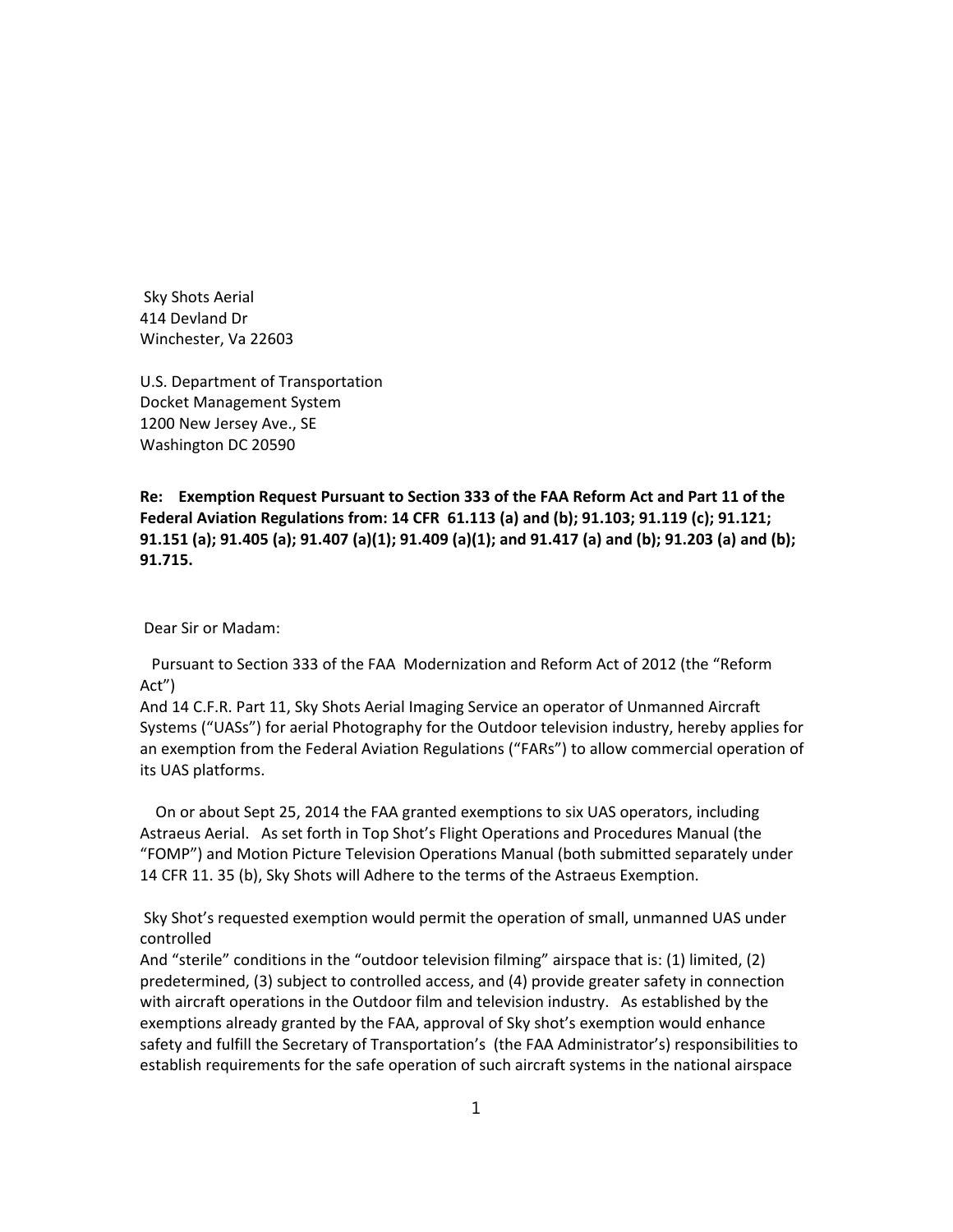system. Section 333 © of the Reform act.

Below is an example how leading film organizations feel about using UAS's by aerial production companies;

— *The following is a statement from Neil Fried, Senior Vice President, Government and Regulatory Affairs for the Motion Picture Association of America, Inc.,*

 "Unmanned aerial systems (UAS) offer the motion picture and television industry an innovative and safer option for filming. This new tool for storytellers will allow for creative and exciting aerial shots, and is the latest in a myriad of new technologies being used by our industry to further enhance the viewer experience. We welcome the FAA's leadership and support their guidance to safely authorize the use of UASs for the motion picture and television industry."

This application is submitted by:

Sky Shots Aerial Imaging Services Owner: Dennis Seabright. Ph 540-877-1679 Email contact: Dennyseabright@comcast.net Address: 414 Devland Dr, Winchester, Va 22603

Regulations from which the exemption is requested :

```
14 CFR 61.113 (a) and (b)
14 C.F.R 91.103
14 C.F.R. 91.119
14 C.F.R. 91.121
14 CFR. 91.151 (a)
14 CFR 91.405 (a)
14 CFR 407 (a) (1)
14 CFR 409 (a) (2)
14 CFR 417 (a) and (b)
14 CFR 91.203 (a) and (b)
14 CFR 91.715
```
 UASs operated by Sky Shots weigh less than 55 pounds, including all payload. The operate at speeds of less than 50 knots, can hover, and can simultaneously move in multiple directions. Shy Shots will only operate its UASs in line of sight and will operate only within the sterile environment described in the FOPM. Such operations will insure that the UAS will not create a hazard to users of the NAS or public.

 Given the small size of our UASs and the restricted area that they will be operated, Sky shot's UAS operations adhere to the Reform Act's safety requirements.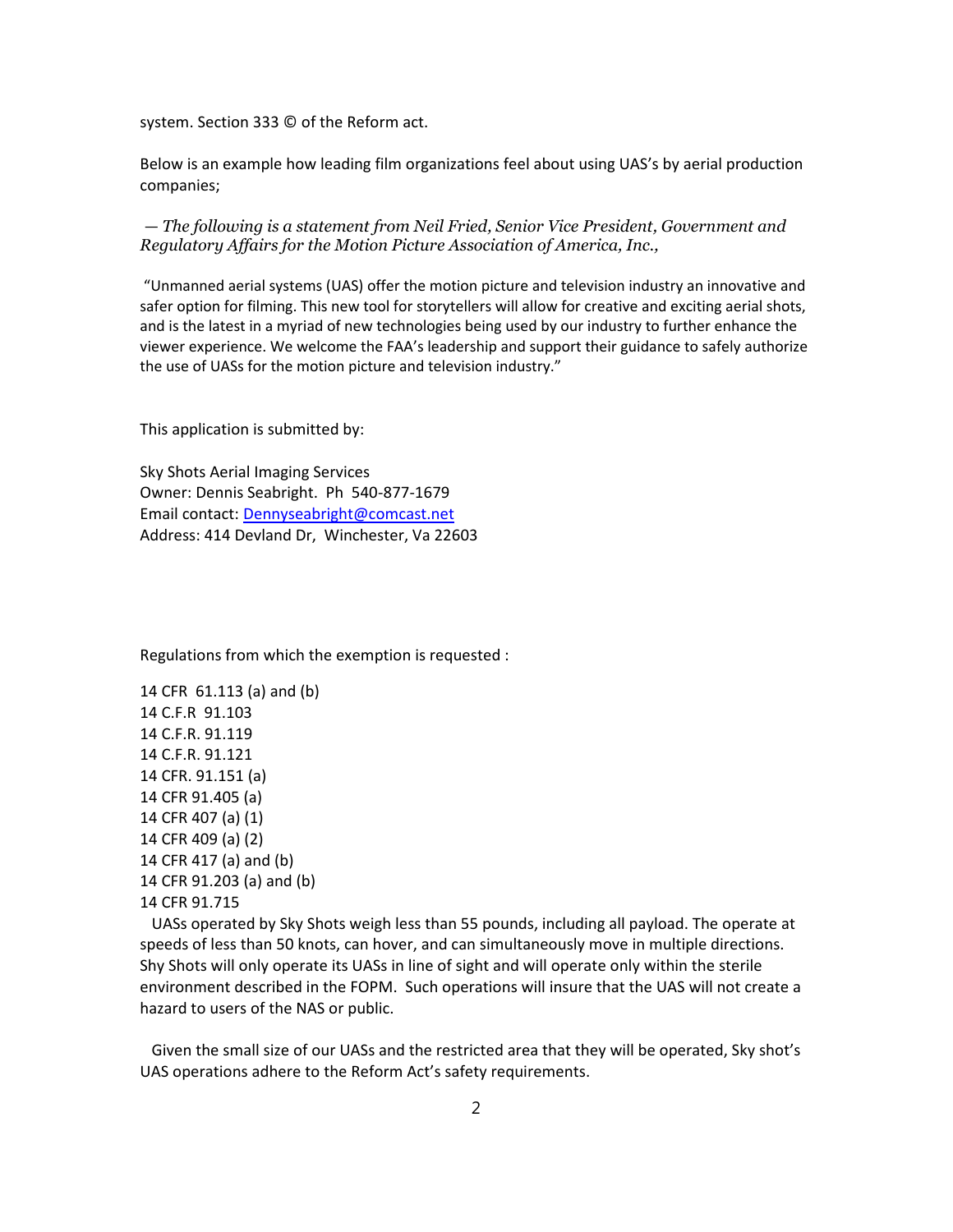Additionally, due to the size of the UASs and the limited area in which they will operate, approval of this application presents no national safety concerns. Based on the substantial level of safety surrounding the proposed operations, and the significant public benefit (enhanced safety). Reduction in environmental impacts in the outdoor setting these UASs will operate leaving no trace of activity behind, the grant of the requested exemption is in the public interest. Accordingly, Sky Shots respectfully requests that the FAA grant the requested exemption.

### Aircraft And Equivalent Level Of Safety

 The operating limitations proposed by Sky Shots provide for a higher level of safety because operations further enhance safety of movie and television filming operations using conventional aircraft.

As set forth in the FOPM, the limitations and conditions include:

- The UASs will weigh less than 55 pounds
- Flights will be operated within line of sight of a pilot and observer
- Maximum flight time for each flight will be 30 minutes or at 25% of battery power reserve

whichever comes first.

- Flights will be operated at an altitude of no more than 400 feet AGL as indicated by onboard GPS system.
- Minimum crew for each operation will consist of the UAS pilot, the observer and a camera operator.
- A UAS pilot will be Pilot in Command (PIC).
- A UAS pilot will be an FAA licensed airman with at least a private pilot's certificate and third class Medical
- The UAS will only operate within a confined "sterile area" as defined in the FOPM.
- The FOPM requires the establishment of a "Security Perimeter" for the flight operations area.
- A briefing will be conducted for Planned UAS operations prior to each day's flight. All personnel
- Performing duties within the boundaries of the safety perimeter are required to attend.
- The operator will file a FAA Form 7711-1 or its equivalent, as modified in light of the requested exemption, with the appropriate Flight Standards District Office.
- The operator will obtain consent of all persons involved in the filming and ensure that only

Consenting persons will be allowed within 100 feet of the flight operation.

- The operator will submit a written Plan of Activities to the FSDO three days before the proposed shoot as required in the FOPM.
- The Pilot and observer must be trained in UAS operations and received current information on the particular UAS to be operated as required by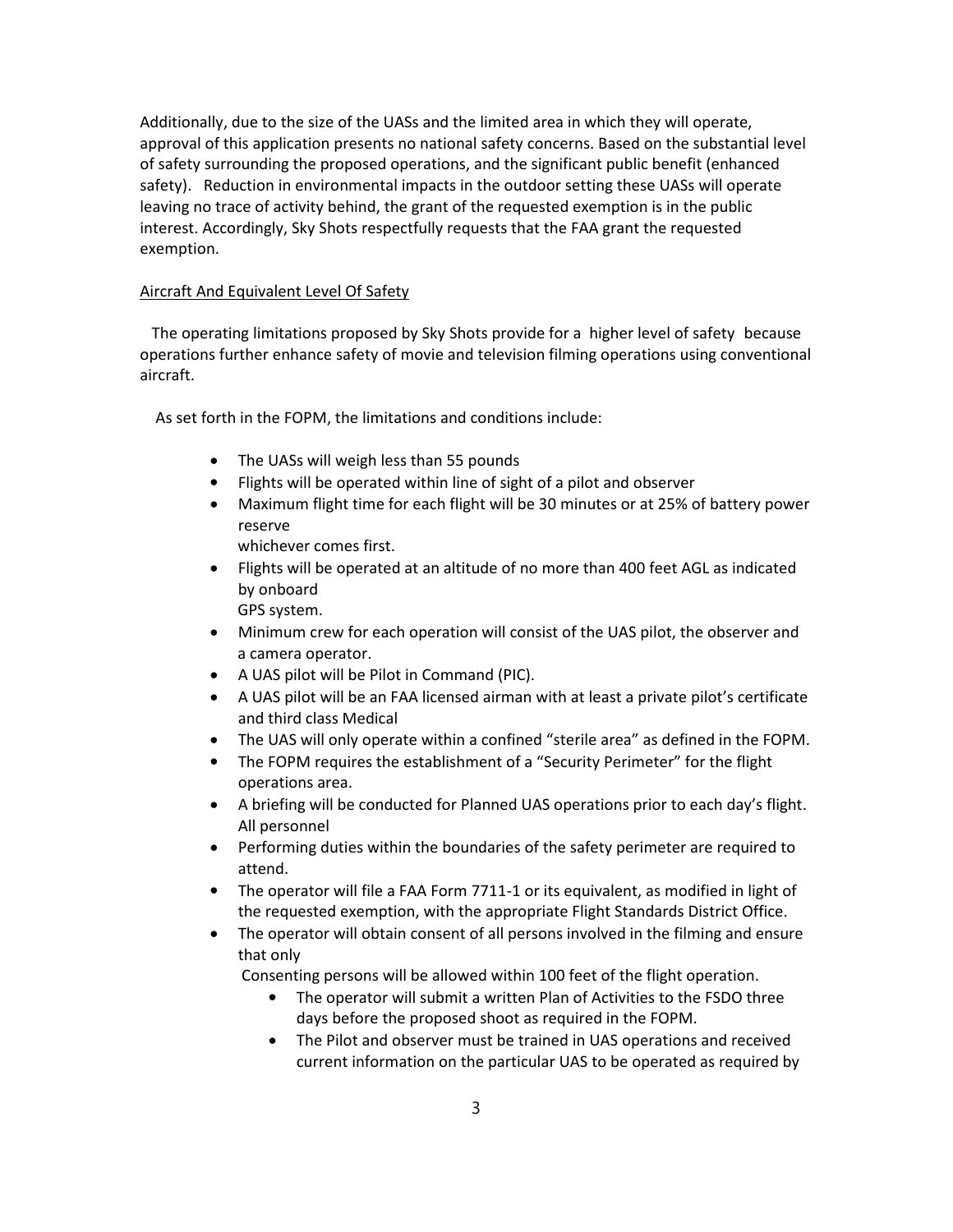the FOPM.

- The Observer and Pilot will at all times be able to communicate by voice.
- Written and/or oral permission from the relevant property holders will be obtained.
- All required permissions and permits will be obtained from territorial, state, county, or city Jurisdictions, including local law enforcement, fire or other managing governmental agencies.
- If the UAS loses communications or loses its GPS signal, the UAS will and does have the capability to return to a pre-determined location within the Security Perimeter and land safely.
- The UAS will have the capability to abort a flight in case of unpredicted obstacles or emergencies.

# 14 C.F.R. 61.113 (a) and (b): Private Pilot Privileges and Limitations: Pilot in Command

 Sections 61. 113 (a) and (b) limit private pilots to non-commercial operations. Because the UAS

Will not carry a pilot or passengers, the proposed operations can achieve the equivalent level of Safety of current operations by requiring the PIC operating the aircraft to have a private pilot's license

Rather than a commercial pilot's license to operate a small UAS. Unlike a conventional manned aircraft,

A UAS is remotely controlled by a ground-based operator. The operational area is controlled and restricted, and all flights are planned and coordinated in advance. The level of safety exceeds that provided by a single individual holding a commercial pilot's certificate operating a conventional aircraft for hire. The risks associated with the use of a UAS are so diminished from the level of risk associated with commercial operations contemplated by part 61 allowing UAS use by a private pilot as PIC exceeds the present level of safety sought by 14 C.F.R. 61.113 (a) ab (b).

### 14 C.F.R. 91.103: Prefight Action

 Section 91.103 requires each Pilot to preflight an aircraft before flight to insure the safety of flight. As FAA approved rotorcraft flight manuals will not be used, an exemption is requested. However, an equivalent level of safety will be provided. The PIC will take actions, including reviewing weather, flight battery requirements, landing and takeoff distances, and aircraft performance data before each flight.

# 14 C.F.R. 91.119 (c) : Minimum Safe Altitudes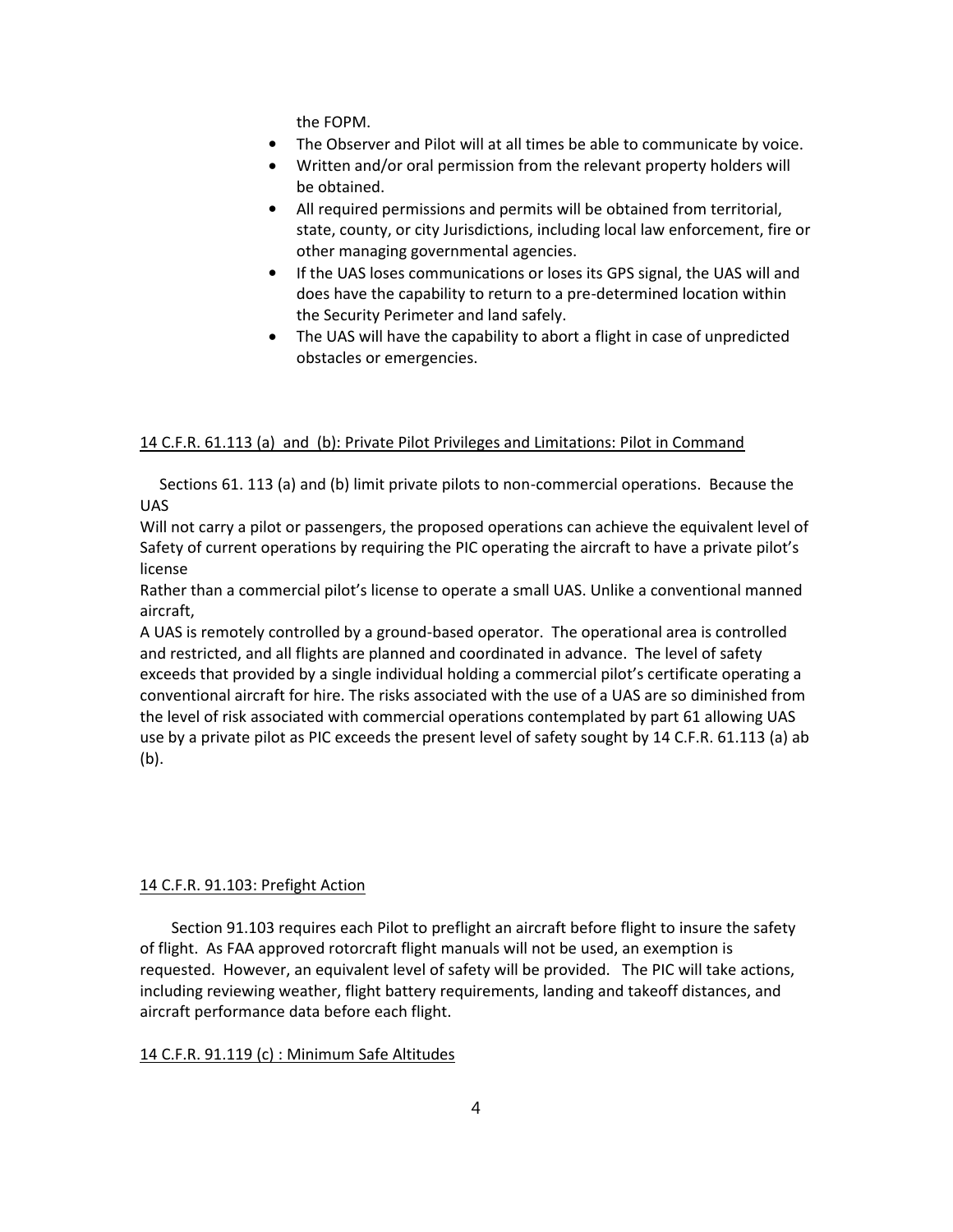Section 91. 119 establishes safe altitudes for operation of civil aircraft. Section 91.119 provides, in

# Pertinent part, that:

 "Except when necessary for takeoff or landing, no person may operate an aircraft below the following altitudes: …….

 ( c ) Over other than congested areas. An altitude of 500 feet above the surface, except over open water or sparsely populated areas. In those cases, the aircraft may not be operated closer than 500 feet to any person, vessel, or structure. "

 Because Sky Shots requests authority to operate at altitudes only up to 400 feet AGL, an exemption is needed to allow such operations. Except for the limited conditions stated in the FOPM, the UAS will never operate higher than 400 feet AGL. It will, however, be operated in a restricted area within a security perimeter, where buildings and people will not be exposed to operations without their pre-obtained consent.

 The equivalent level of safety will be achieved given the size, weight, and speed of the UAS as well

as the location where it is operated. No flight will be taken without the permission of property owners

or local officials. Because of the advance notice to the property owners and participants in the filming activity, all affected individuals will be informed of the planned flight operations.

Compared to the flight operations for manned aircraft and the lack of flammable fuel, any risk associated with the proposed UAS operations is far less than conventional aircraft operating at or below 500 feet AGL.

 In addition, the low-altitude operations of the UAS will ensure separation between a UAS and conventional aircraft.

#### 14 C.F.R 91.121 Altimeter Settings

 Section 91.121 requires each person operating an aircraft to maintain cruising altitude by reference to an altimeter that is set "… to an elevation of the departure airport or an appropriate altimeter setting available before departure." As a UAS may not have a barometric altimeter, but instead a GPS altitude data, an exemption is needed. An equivalent level of safety will be achieved by the operator, pursuant to the FOPM and Safety Check list, confirming the altitude of the launch site shown on the GPS altitude indicator before flight.

#### 14 C.F.R. 91.151 (a): Fuel Requirements for Flight in VFR Conditions

 Section 91.151 (a) prohibits an individual from beginning "a flight in an airplane under VFR conditions unless (considering wind and forecast weather conditions) there is enough fuel to fly to the first point of intended landing, and, assuming normal cruising speed- (1) During the day,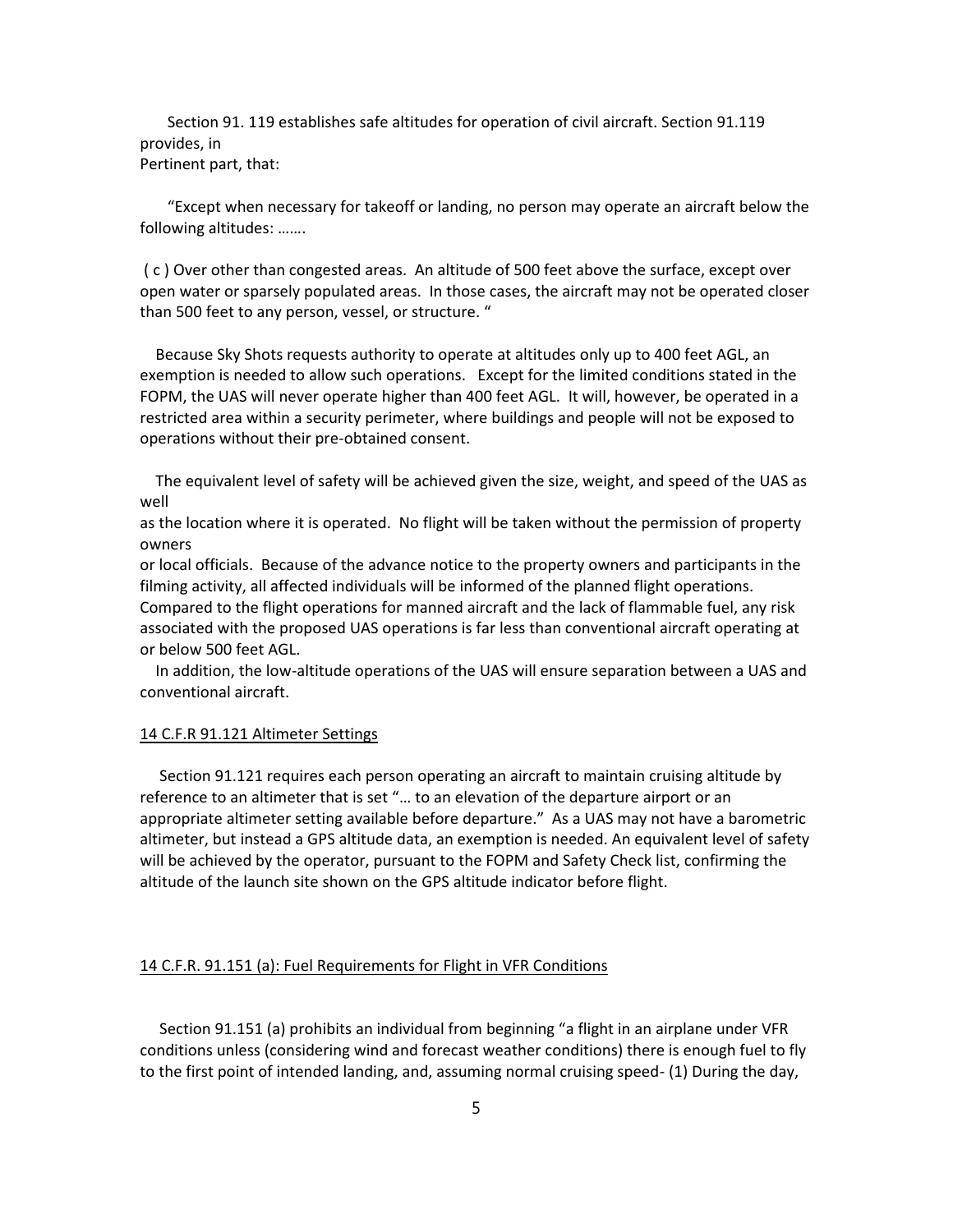to fly after that for at least 30 minutes ……"

 The battery powering the Sky Shots UASs provides approximately 20 minutes of powered flight. To meet the 30 minute reserve requirement in 14 CFR 91.151, UAS flights will be limited to approximately 10 minutes in length. Given the limitations on the UAS's proposed flight area and its proposed flight area

and proposed operations within a predetermined location, a longer time frame for flight in daylight VFR conditions is reasonable. Furthermore, operating the UASs in a tightly controlled area where only people, property owners, or official representatives who have signed waivers will be allowed, less than 30 minutes of reserve fuel does not engender the type of risk that 91.151 was intended to address.

 The owner/operator of Sky Shots believes that safety can be achieved by limiting flights to end with a 25% battery reserve as indicated on the PIC's controller mounted monitor. This restriction would be more than adequate to return the UAS to its predetermined landing area.

#### 14 C.F.R. 91.405 (a) (1); 407 (a) (1); 409 (a) (2); 417 (a) and (b): Maintenance Inspections

 These regulations require that an aircraft operator or owner shall "have that aircraft inspected as prescribed in subpart E of this part and shall between required inspections, except as provided in paragraph (c) of this section, have discrepancies repaired as prescribed in part 43 of this chapter…..,"

and others shall inspect or maintain the aircraft in compliance with Part 43.

 Given that these sections and Part 43 apply only to aircraft with an airworthiness certificate, these sections will not apply to Sky shots operations. Maintenance will be accomplished by the operator. An equivalent level of safety will be achieved because the UASs are limited in size, will carry a small payload and operate only in restricted areas for limited periods of time. If mechanical issues arise, the UAS can land immediately and will be operating from no higher than 400 feet AGL.

 As provided in the FOPM, the operator will ensure that the UAS is in working order prior to flight, perform any required maintenance, and keep a log of any maintenance performed. Moreover, the operator is the person most familiar with the UAS and best suited to maintain it in an airworthy condition.

### 14 C.F.R. 91.203 (A) and (B); 91.715 Airworthiness certificates

 Section 91.203(a) prohibits, in pertinent part, any person from operating a civil aircraft unless it has within it (1) an appropriate and current airworthiness certificate; and (2) an effective U.S. registration certificate issued to its owner or, for operation within the United States, the second copy of the Aircraft Registration Application as provided for in § 47.31(c). Section 91.203(b) prescribes, in pertinent part, that no person may operate a civil aircraft unless the airworthiness certificate or a special flight authorization issued under § 91.715 is displayed at the cabin or cockpit entrance so that it is legible to passengers or crew.

 A UAS has no certificate nor does it have a cockpit door, Sky shots is requesting an exemption from 91.203 (a) and (b) also 91.715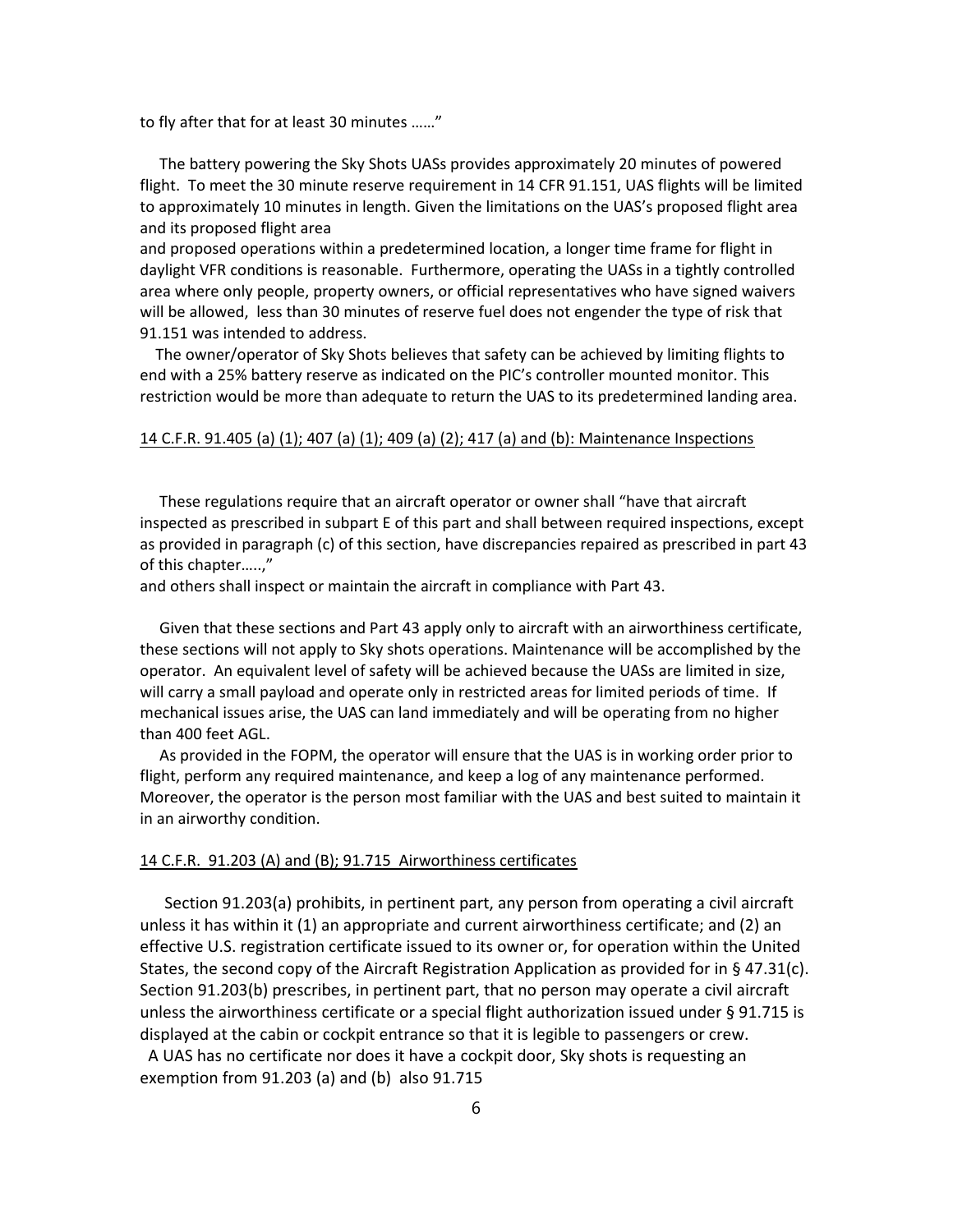### Summary for Publication

 Pursuant to 14 C.F.R. Part 11, the following summary is provided for publication in the Federal

Register, should it be determined that publication is needed:

Sky Shots seeks an exemption from the following rules:

14 C.F.R. §§ 61.113(a) and (b); 91.103; 91.119(c); 91.121; 91.151(a); 91.405(a); 91.407(a)(1); 91.409(a)(2); and 91.417(a) and (b); 91.203 (a) and (b); 91.715 to operate commercially a small unmanned vehicle (55 pounds or less) in motion picture and television operations.

 As established by the UAS exemptions already granted by the FAA, allowing commercial operations of UASs in the film industry will enhance safety by reducing risk. Conventional film operations, using turbine aircraft, operate at low altitudes and present the risks associated with aircraft that weigh around 4,000 pounds, and which carry large amounts of Jet A fuel. Such aircraft

must also fly to and from the film location. In contrast, a UAS weighing fewer than 55 pounds and

powered by batteries eliminates virtually all of that risk given the small size and lack of combustible

fuel. The UAS is carried, and not flown, to a film set. In this regard, the UAS carries no passengers

or crew and, therefore, will not expose them to the risks associated with manned flights.

 The operation of UASs conducted in the strict conditions outlined in the FOPM will provide an equivalent level of safety supporting the grant of the exemption requested herein. The UASs operate at slow speeds, close to the ground, and in a sterile environment. UAS's also have far less impact on the environment compared to normal filming practices it replaces. As a result, they are far safer than

conventional operations conducted with turbine helicopters flying near the ground and people.

#### Privacy

 All flights will occur over private or controlled access areas with the property owner's prior consent and knowledge. Filming will be only of people who have given their consent or otherwise have agreed to be in the area where filming will take place.

 Satisfaction of the criteria provided in Section 333 of the Reform Act of 2012 (size, weight, speed, operating capabilities, proximity to airports and populated areas and operation within visual line of sight and national security) provide more than adequate justification to grant Sky Shots requested exemption, allowing for Sky Shot's UAS commercial operations for the Outdoor television industry pursuant to the FOPM included herewith.